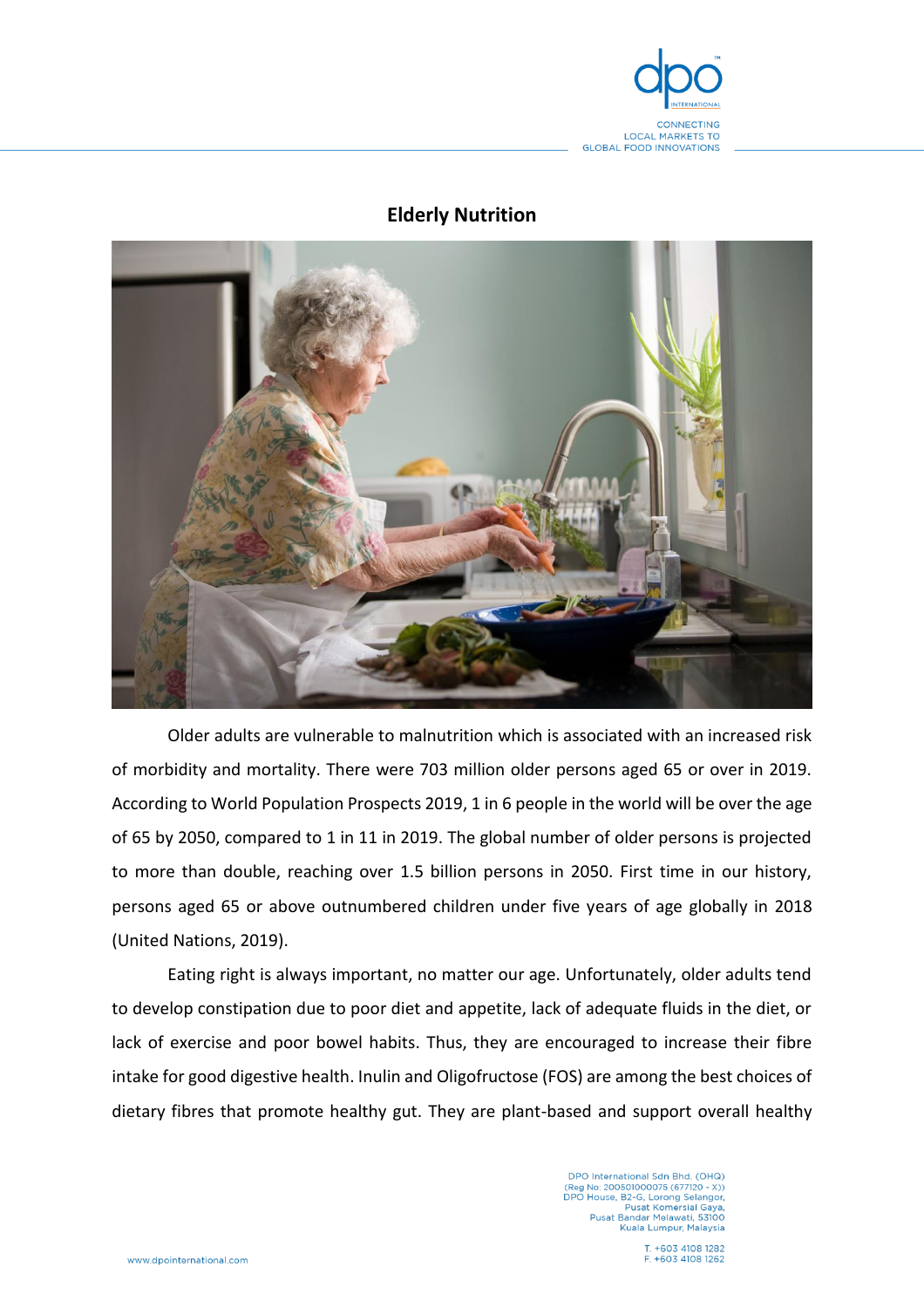

intestinal environment which contributes to improved stool frequency. The US FDA (Food and Drug Administration) has identified Inulin and Oligofructose (FOS) as a "dietary fibre", confirming they are beneficial dietary ingredients that can help improve the nutritional quality and bridge the fibre gap (FDA, 2018).

Protein is another key modulator for seniors to maintain their health and mobility function. Aging adults tend to lose muscle mass and this chronic muscle loss is associated with a greatly increased risk of disability which is known as sarcopenia (Lochlainn et al., 2018). Studies indicate that inclusion of protein is crucial to stimulate muscle protein synthesis and maintain muscle mass and function in elderly. Both quantity and quality of protein intake are critical for optimal health in sarcopenic individuals (Naseeb and Volpe, 2017). Whey protein is a complete, high quality protein with a rich amino acid. It is also a fast-digesting protein that is easily absorbed by human body (Gangurde et al., 2011). We can get protein source from both animal and plant based products including fish, poultry, eggs, tofu, grains, beans, nuts, legumes, soy and rice.

On top of that, senior citizens need sufficient vitamins and minerals to stay healthy and active. Supplementation of Calcium and Vitamin D helps in reducing bone resorption, increasing bone density, decreasing fractures and decreasing the risk of falling in older adults. Studies showed that low calcium intake was significantly related with low bone mineral density (Kim et al., 2014). Vitamin D on the other hand is essential for maintenance of bone and skeleton health as it facilitates intestinal calcium absorption and thereby provides calcium which is necessary for bone mineralization (Carmeliet et al., 2015). It is also ideal for older adults to include other required vitamins and minerals such as antioxidant vitamins (Vitamin C and E), B vitamins, potassium, magnesium and the list goes on to get sufficient nutrient intakes.

Over 30% of our total body protein is collagen, making it the most abundant protein for the human body. Intake of collagen peptides is proven beneficial for pain reduction in elderly men and women suffering from functional joint discomfort (Oesser et al., 2016).

> DPO International Sdn Bhd. (OHQ)<br>(Reg No: 200501000075 (677120 - X))<br>DPO House, B2-G, Lorong Selangor, Pusat Komersial Gaya,<br>Pusat Bandar Melawati, 53100 Kuala Lumpur, Malaysia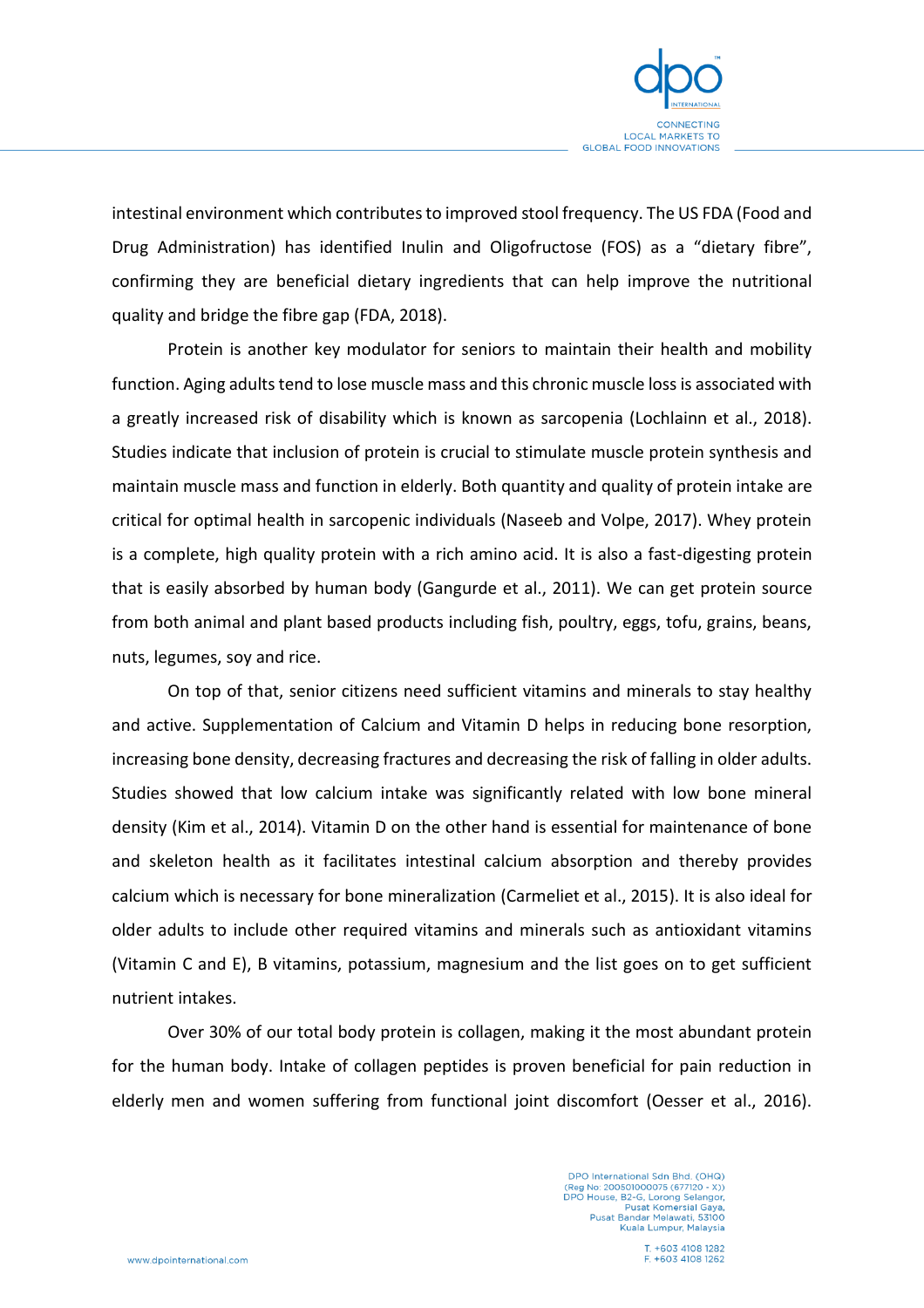

Intake of collagen peptides also helps increasing the bone mineral density in postmenopausal women. This collagen supplementation showed a favourable shift in bone markers, indicating increased bone formation and reduced bone degradation (Koniq et al., 2018). It is demonstrated that collagen supplementation contributes to a statistically significantly higher skin elasticity level in elderly women (Proksch et al., 2014). If you want to age healthy and gracefully consider adding some collagen to your diet.

In a nutshell, nutrition is one of the major contributors for successful healthy aging. Good nutrition supports health and independent living by reducing the risk of chronic disease and slowing disease progression. Hence, older adults should practice a balanced and diversified diet with moderate exercise in order to maintain a healthy lifestyle and remain well-nourished.

*This article is featured in Nutrition Café Magazine from the house of Hexagon Nutrition (Vol.1, Issue 2, page 38-39) on July 2020.*

## **References**

Carmeliet, G., Dermauw, V. & Bouillon, R. (2015). Vitamin D signaling in calcium and bone homeostasis: a delicate balance. Best Pract. Res. Clin. Endocrinol. Metab., 29, 621-631.

FDA Guidance. (2018). "The Declaration of Certain Isolated or Synthetic Non-Digestible Carbohydrates as Dietary Fiber on Nutrition and Supplement Facts Labels: Guidance for Industry."

Gangurde, H. H., Chordiya, M. A., Patil, P. S. & Baste, N. S. (2011). Whey Protein. Scholars' Research Journal, 1(2), 69-77.

Kim, H. C, K. M., Choi, S. H., Lim, S., Moon, J. H., Kim, J. H., Kim., S. W., Jang, H. C. & Shin, C. S. (2014). Interactions between Dietary Calcium Intake and Bone Mineral Density or Bone Geometry in a Low Calcium Intake Population (KNHANES IV 2008–2010). The Journal of